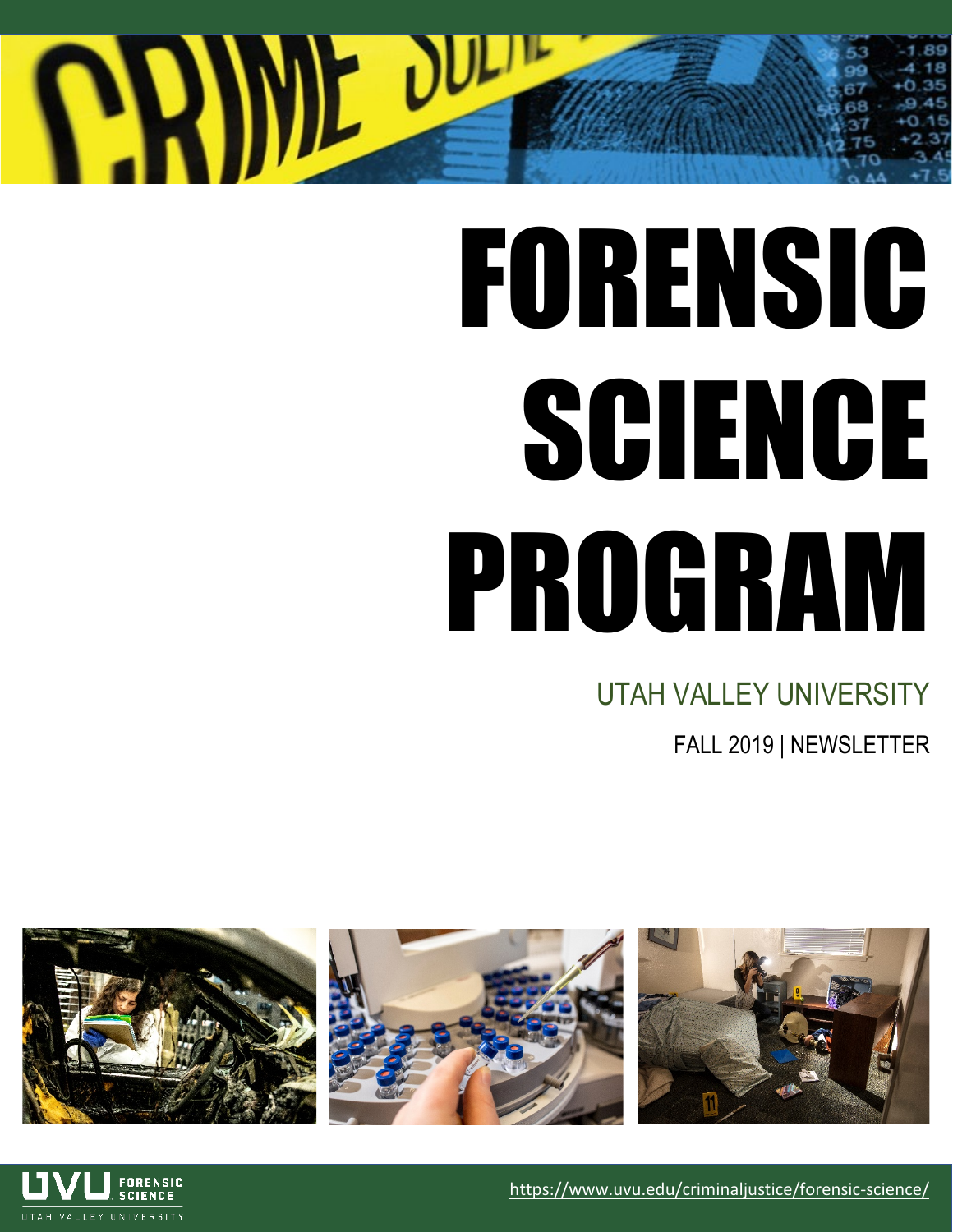## **UVU Forensic Science Program**

 **A**s the new school year begins, we want to extend a huge welcome to all of our students! Many are returning to continue and maybe even finish their forensic science degree, however, there are also many of you who have just joined the program. Just over the past year, the forensic program has grown over 20% in the total number of enrolled majors at UVU! We have worked hard to expand the program, courses and opportunities for students to excel and further their knowledge in this discipline. With this being our very first semi-annual newsletter, we wanted to focus this edition on what our program is about and what opportunities are out there for students. What are ways to get additional experience, education and become more involved in forensic events not only here at UVU, but also locally?

 The UVU Forensic Science Program truly is one of its kind here in Utah. UVU is the only University in the state to offer a Bachelor's Degree in Forensic Science. We are committed to fostering a challenging and intellectually stimulating environment for all students. As individuals participate in our program, they gain an understanding and appreciation of forensic science theory, research, policy and practice. However, the most exciting part of this program, is the hands-on experience students will gain working in various disciplines associated with criminalistics, crime scene investigations, reconstruction and analysis. Our program utilizes the knowledge and experience of our amazing instructors to provide students with a practical application of what they are learning. Throughout the program, students learn AND practice techniques in chemical analysis, crime scene processing, firearms/ballistics examination, bloodstain pattern analysis, forensic photography, impression evidence, fingerprint processing/examinations, clandestine graves, forensic entomology, fire investigations, shooting incident scenes and so much more!!!

 Our program offers two distinct emphases for our students, both of which provide a launching point for students' respective careers.

#### Forensic Science Investigation Emphasis

 The Forensic Investigation emphasis provides students with the knowledge needed for a career working out in the field. Courses in this emphasis will provide a vast amount of knowledge focused on crime scene examination and analysis. Students will learn multiple techniques on crime scene processing, documentation, physical evidence collection and examination. Questions such as…How do you collect biological fluids from a scene? How are bullets matched to a specific firearm? What does a death investigator do? What do bloodstain patterns at a scene tell you? How do you find and map a clandestine grave? Can you tell where a fire originated in a house? What is the process of matching a latent fingerprint at a scene to a suspect?...are all answered as students work towards this degree path.

#### Forensic Science Laboratory Emphasis

 Students who choose the Forensic Laboratory emphasis will learn techniques and procedures, which are currently utilized within a crime laboratory. Students receive an education with a focus on criminalistics. Students learn the application of scientific tests or techniques in collecting and analyzing physical evidence, and using that evidence to link crime scenes with victims and offenders. Students will employ theoretical and practical principles of chemistry, biology, physics and mathematics to perform forensic science work commonly conducted within a crime laboratory.

 No matter which path students may choose, the forensic science program at UVU will provide a vast amount of knowledge and experience within this field. You've seen it on T.V…now EXPERIENCE IT IN REAL LIFE!!

"State and local governments are expected to hire additional forensic science technicians to process their high caseloads. Additionally, scientific and technological advances are expected to increase the availability, reliability, and usefulness of objective forensic information used as evidence in trials. As a result, forensic science technicians will be able to provide even greater value than before, and more forensic science technicians will be needed to provide timely forensic information to law enforcement and courts." – Bureau of Labor and Statistics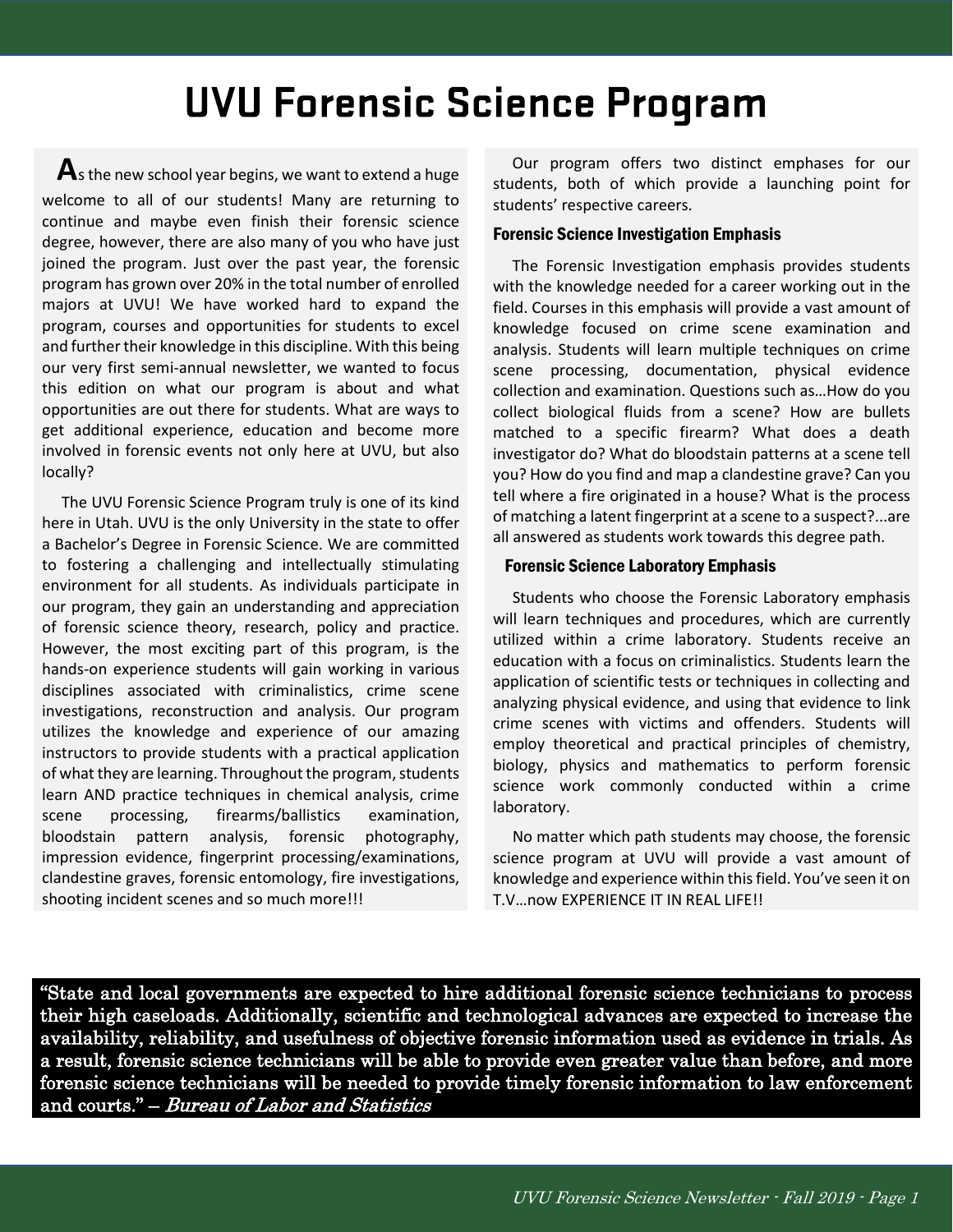## UVU Forensic Science Club

Did you know there was a forensic science student club here at UVU? The UVUSFA is designed to help those interested in Forensic Science or those who are Forensic Science majors further their education in the field. The club will help expose students to real world experiences not found in the classroom as well as guest speakers, field trips, job preparation, and many networking opportunities.

By joining the club, students will be more prepared to get a job in the industry or receive help to move onto graduate school in the forensic field. If you are interested in joining the club, please send an email to *uvusfa@gmail.com*



 As a student in UVU's Forensic Science Program, you can become a member of the Delta Delta Epsilon, Alpha Mu Chapter. Delta Delta Epsilon is an international honor society that is dedicated to stimulating academic achievement, promoting community understanding, and advancing the fields of forensic science wherever possible.

The Alpha Mu chapter promotes the recognition and encouragement of excellence in scholarship in the Forensic Sciences here at UVU. As part of the national honor society, you will promote and encourage intellectual development, push for high achievement, promote leadership, create student and faculty dialogue, enrich your educational environment and promote attitudes of professional responsibility for the public good. Being a member of a national honor society will fuel students to continue to better the forensic science fields and those who seek employment in those disciplines.

 There are a few requirements to become a member of our honors society:

- Official enrollment in UVU's Forensic Science Degree Program
- Completed at least 47 required credit hours for the  $\frac{1}{2}$ Forensic Science Bachelor's Degree
- Have a minimum GPA average of 3.3

Membership dues are \$50.00 and can be paid in the Student Clubs office here on UVU campus.

For application to DDE, please visit our website https://www.uvu.edu/criminaljustice/forensicscience/student\_opportunities.html and complete the application. Submit the form to amie.houghton@uvu.edu



### **International Association for Identification 14th Annual Tri-Division Educational Conference**

*November 18-22, 2019 @ Embassy Suites, West Valley City, UT*

 The Tri-Division conference is coming this November to West Valley City! Registration is now open. As a student you will receive a discounted rate of \$100 for the entire week or \$40 per day. Education and Professional Development are core aspects of the IAI mission. The conference is a great opportunity to listen and learn from the professionals in the field. This is your opportunity to stay in tune with professional standards, latest issues with forensic science and crime scene evidence. Plus, this will give you an opportunity to network for your future careers. Many presentations provide new perspectives on cases, advanced forensic technological approaches to physical evidence and so much more.

 The conference this year will have several exciting speakers focused on topics such as the Boston Bombing, Aurora Theater Shooting, Lessons from the *Cold* Podcast, Crime Scene Examinations, Suicides within the Military, just to name a few.

 A complete schedule of events is coming soon! See the IAI Utah division website for more information: www.ut-iai.org

*To register for the conference, please go to: https://www.eventbrite.com/e/14th-annualtri-division-educational-conference-registration-71393595165*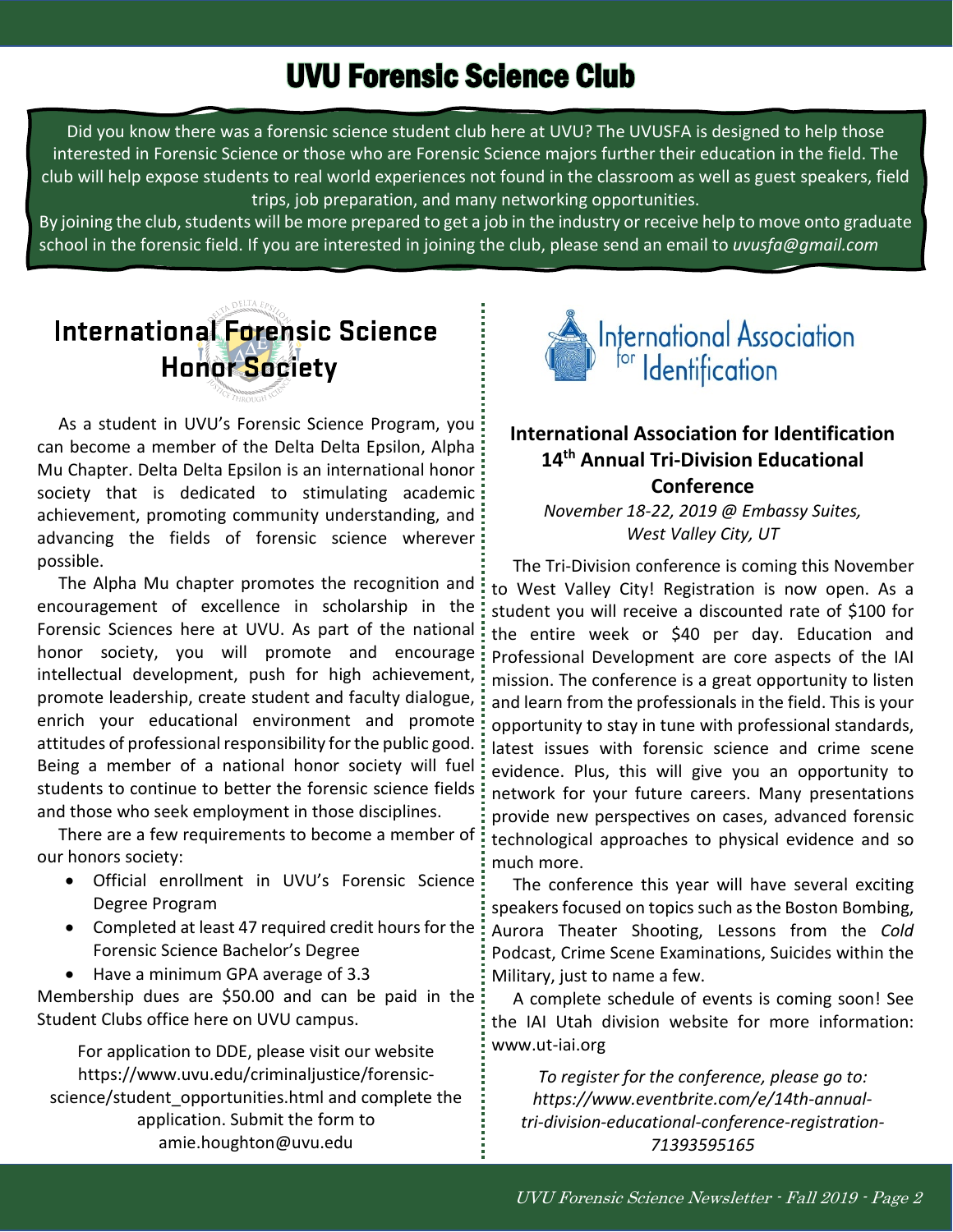## UVU Forensic Science Internship Opportunities

#### Local Utah Agencies

- Utah County Sheriff's Office
- Salt Lake City Crime Lab
- Unified Police Department
- West Valley PD
- American Fork Police Department

## Utah State Agencies

- DPS Utah State Crime Lab
- Utah Office of the Medical Examiner

#### Federal Government Agencies

- Naval Criminal Investigative Service
- Federal Bureau of Investigations
- Drug Enforcement Administration

Please Visit: [https://www.uvu.edu/criminaljustice/forensic-science/student\\_opportunities.html](https://www.uvu.edu/criminaljustice/forensic-science/student_opportunities.html) *For additional information & application procedures.*

 Have you ever wondered what it would be like to work in a crime laboratory or as a crime scene investigator? Are you unsure about what type of forensic career you want to pursue? Take the opportunity to work as an intern with a local agency. You will be able to gain knowledge, skills, experience in a real-world environment, AND receive college credit at the same time!

 Our forensic science internship program will provide students with working opportunities with local, state and federal agencies both in and out of the state. Our students have interned with Utah County Sheriff's Office, Utah State Crime Laboratory, Salt Lake Police Department, Federal Bureau of Investigation and many more! Two current students in the program shared their experience of participating in the internship program - what they learned and how it will help them in their own future careers.



 "Given the opportunity to complete an internship has allowed me the chance to be exposed to my future career and presented the chance to use my education in a reallife setting. I am currently interning with American Fork Police Department alongside the Evidence Technician (who is a UVU Forensic Science Graduate) where I assist with evidence intake, packaging, transportation, storing, and ensuring that the chain of custody is upheld. As I have finished a majority of my coursework, I have been able to apply the knowledge and education that I have been taught, but on a further level strengthen my understanding.

 Throughout my courses, several teachers discussed the importance of properly establishing and maintaining a chain of custody to document the items involved within the case. This professional practice is crucial and has been further cemented into my knowledge as I begin searching for my future career. From the very beginning

of a scene and labeling items of evidence, it is important to label each item the same in sketches, photographs, and on the chain of custody. When the item numbers do not match then this can cause the courts to reprimand the agency working the case for not upholding the chain of custody. This major error can discredit both an individual as well as an agency creating a big stress to properly document each item of evidence associated within each case.

 As I continue to intern with the American Fork Police Department, I have learned that this opportunity will enhance my future career in Forensic Science. Internships not only provide hands on experiences, they provide a great foundation for networking. Utah has a small turnover rate within this field, therefore, it is important to network and work hard in order to prove yourself. While interning I have been able to establish professional relationships that can one-day help enhance my resume and references. This field can be difficult to break into as a newly graduated student, but by completing an internship I have opened myself to those individuals who are currently working in the field that can assist me in my future employment." – Whitni Bowles, *Senior*